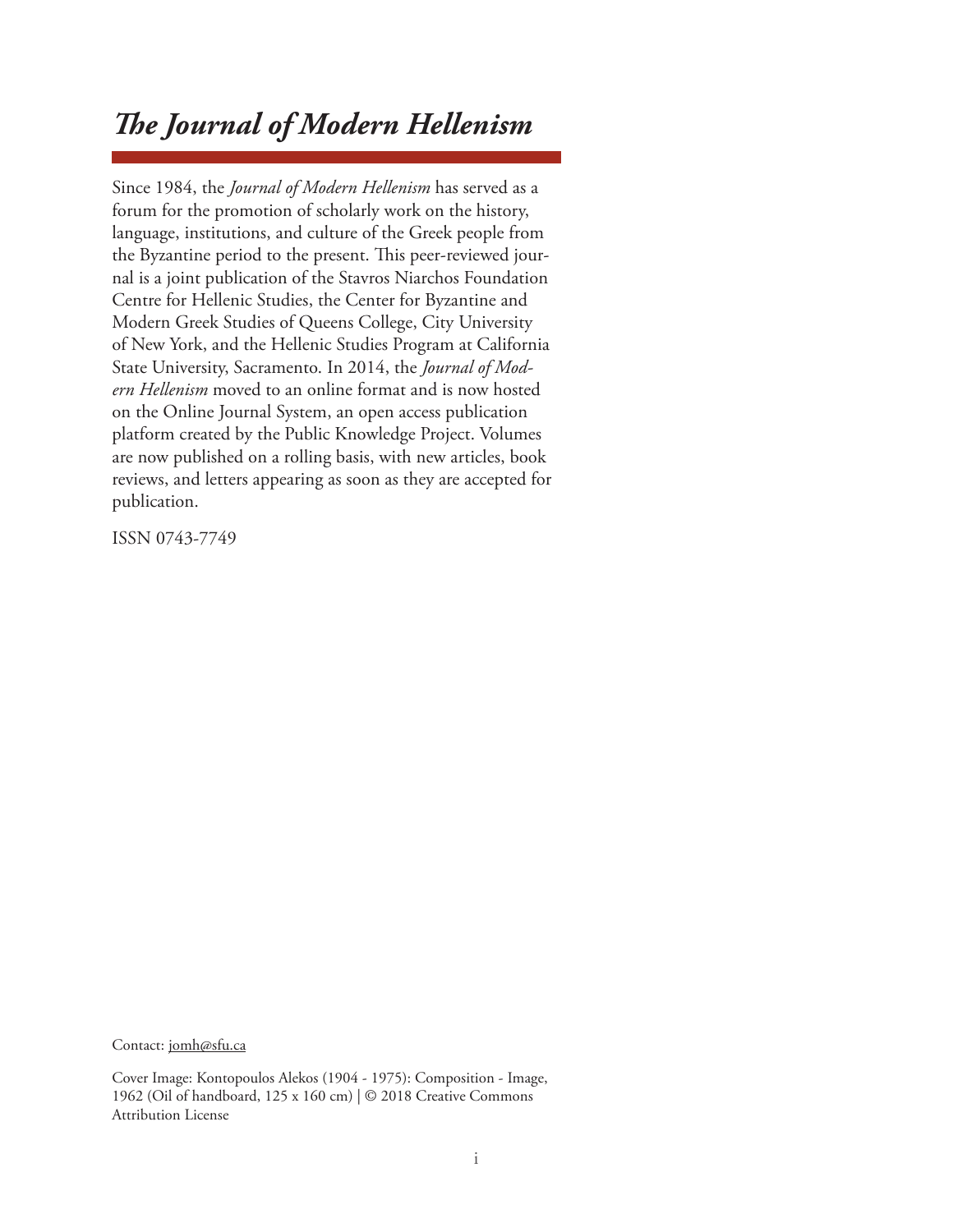## **Editorial Board**

## *Staff*

Dan Georgakas Executive Editor, Center for Byzantine and Modern Greek Studies, Queens College, CUNY

Chris Dickert Managing Editor, Stavros Niarchos Foundation Centre for Hellenic Studies at Simon Fraser University

#### *Executive Committee*

Christos P. loannides Director, Center for Byzantine and Modern Greek Studies, Queens College, CUNY

André Gerolymatos Director, Stavros Niarchos Foundation Centre for Hellenic Studies at Simon Fraser University

Katerina Lagos Director, Hellenic Studies Program, California State University, Sacramento

## *Archaeology and Late Antiquity*

Sabrina Higgins Stavros Niarchos Foundation Centre for Hellenic Studies, Simon Fraser University

## *Balkan History*

James Horncastle Stavros Niarchos Foundation Centre for Hellenic Studies, Simon Fraser University

## *Book Reviews*

Aspasia Theodosiou University of Ioannina

## *Byzantine Studies*

Dimitris Krallis Stavros Niarchos Foundation Centre for Hellenic Studies, Simon Fraser University

Warren Woodfin Center for Byzantine & Modern Greek Studies, Queens College, CUNY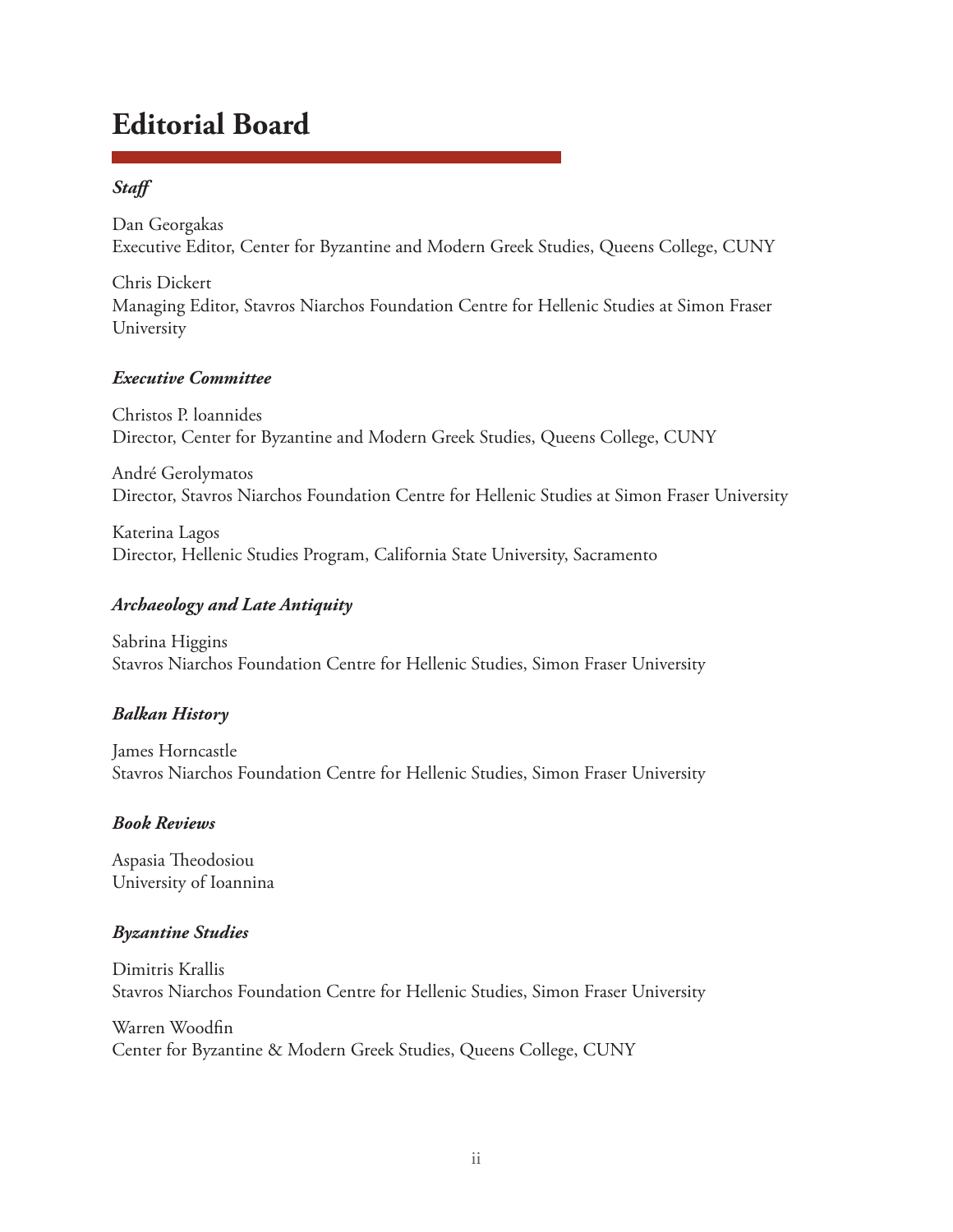#### *Eastern Mediterranean and Middle East*

Christos Ioannides Center for Byzantine & Modern Greek Studies, Queens College, CUNY

#### *Literature and Culture*

Gerasimus Katsan Center for Byzantine & Modern Greek Studies and Department of European Languages and Literatures, Queens College, CUNY

Nektaria Klapaki Jackson School of International Studies, University of Washington

Eirini Kotsovili Stavros Niarchos Foundation Centre for Hellenic Studies, Simon Fraser University

#### *Modern Greek Studies*

Elena Frangakis-Syrett Center for Byzantine & Modern Greek Studies, Queens College, CUNY

André Gerolymatos Stavros Niarchos Foundation Centre for Hellenic Studies, Simon Fraser University

Katerina Kralova Institute of International Studies, Charles University

#### *Film Studies*

Dan Georgakas Center for Byzantine & Modern Greek Studies, Queens College, CUNY

Taso G. Lagos Jackson School of International Studies, University of Washington

#### *Manuscript Studies*

Foteini Spingou Classics Department, University of Oxford

#### *Political Sociology*

Pantelis Lekkas Department of Political Science, University of Athens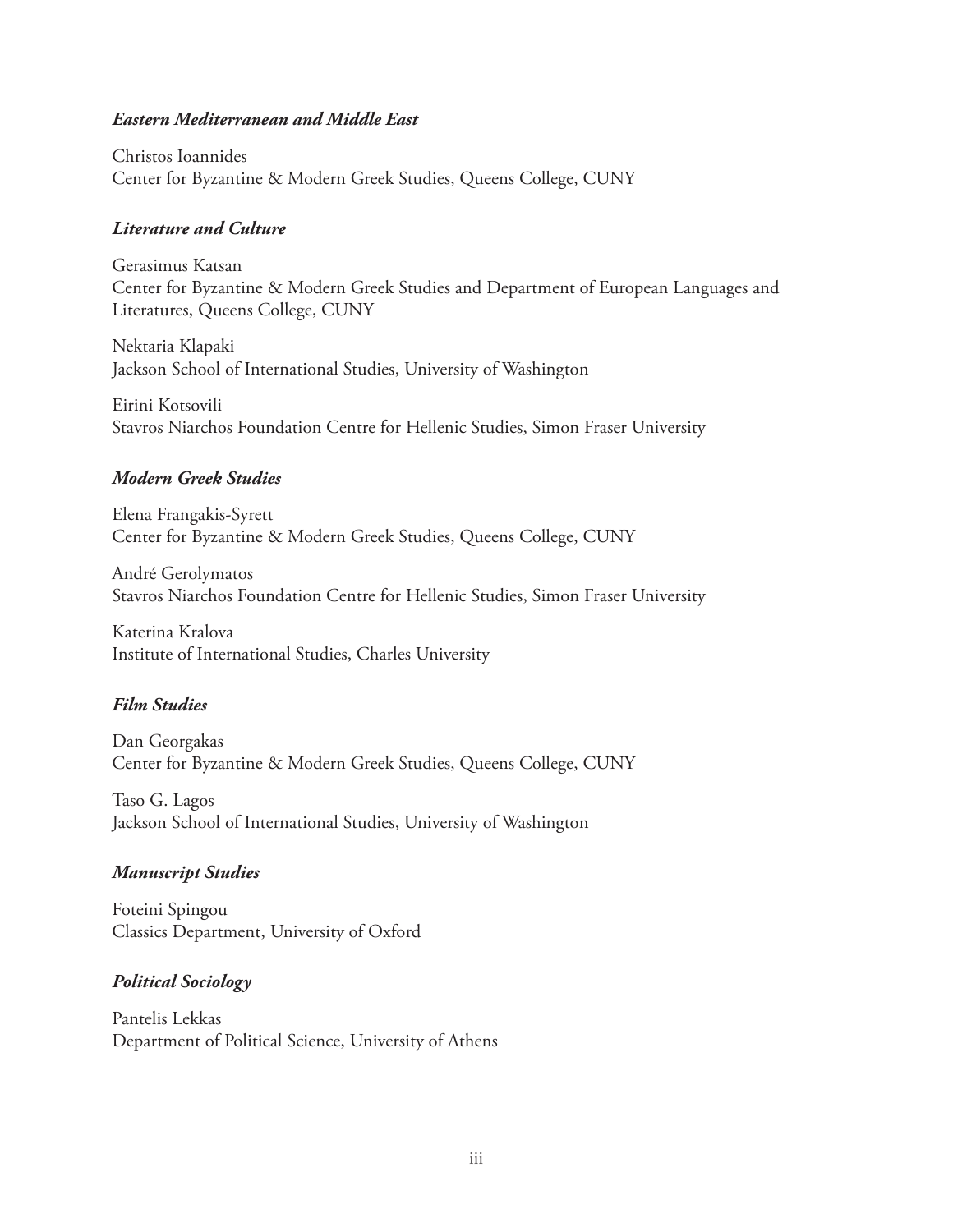## **Submission Guidelines**

The JMH encourages scholarly contributions from emerging and established scholars on the history, language, and culture of Greece and the Greek Diaspora, from middle Byzantium to the Modern Era. Hellenic Studies is at its foundations an interdisciplinary project, so we welcome contributions from the fields of History, Literary Studies, Anthropology, Archaeology, Palaeography, Film Studies, and International Studies and any others that engage with the journals' themes.

#### *Language*

In order to reach the widest scholarly audience as possible, the JMH will only consider submissions in English. Quotations from primary and secondary sources in languages other than English are of course permissible, but should include a translation.

#### *Word Limits*

Short Notes / Letters: Less than 500 words

Articles: 10,000 – 12,000 words

Film / Book Reviews: 1,000 – 2,000 words

### *Reference Style*

All submissions should conform to the Chicago Manual of Style, 16th Edition. Footnotes, not endnotes. All submissions should be written in Times New Roman, 12pt font, with one-inch margins throughout.

#### *Instructions*

Manuscripts of articles to be considered for publication should be sent as an attachment (.doc/.docx) to jomh@sfu.ca. Article submissions should include a brief abstract of 150-200 words and three to five keywords. Submissions to peer-reviewed sections of the JMH should not include any information in the manuscript that could potentially identify the author, including in the document properties of the file.

Authors will be notified by the section editor whether the article will be accepted for peer-review. The author will be further notified if the manuscript is ultimately accepted with or without revisions, or finally rejected. Manuscripts accepted for publication will be published online, on an ongoing basis.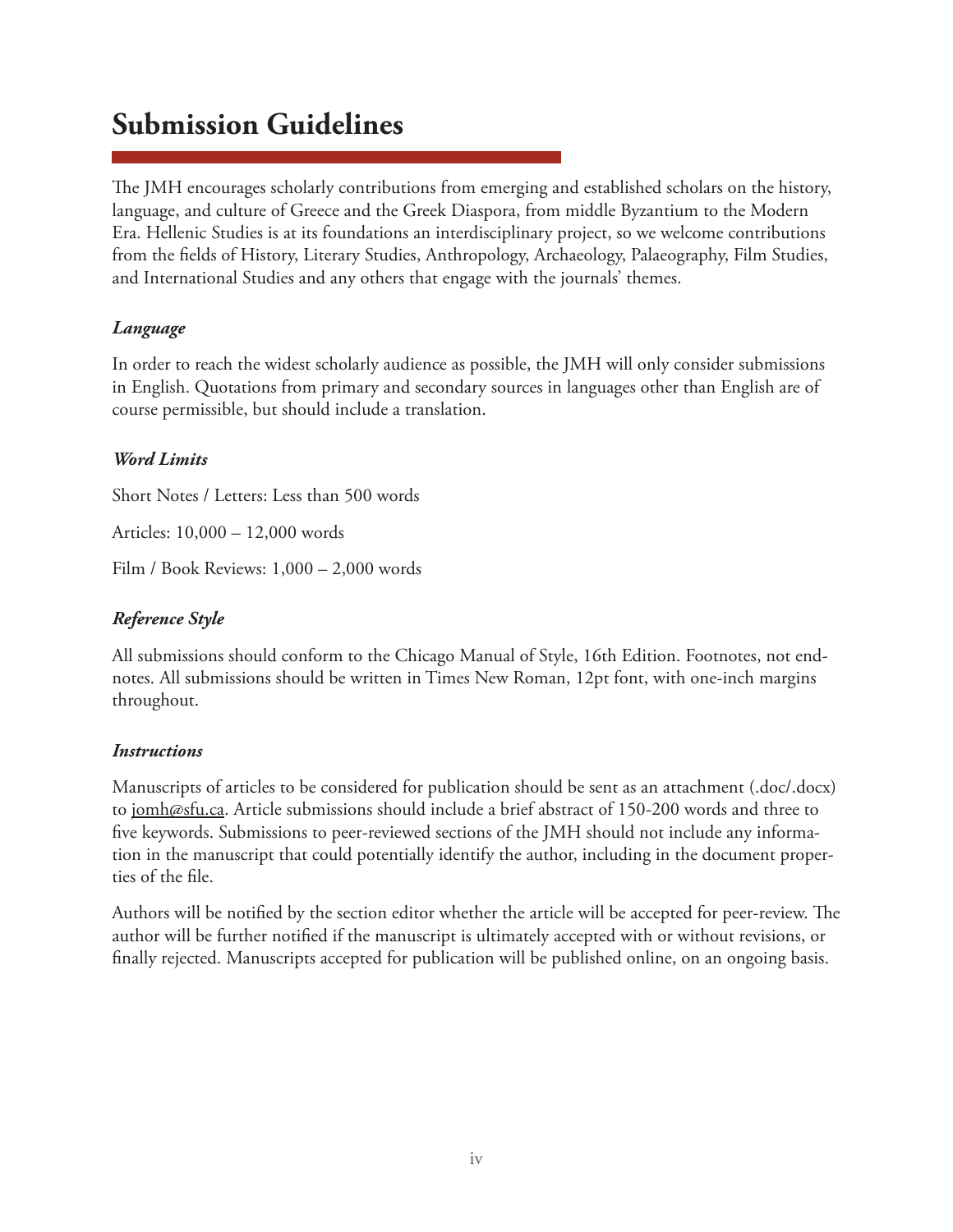# **Special Issue: On the Intersections of Modern Greek Literature with Greek History and the Past**

Co-edited by Nektaria Klapaki and Eirini Kotsovili

#### *Table of Contents*

| Articles                                                                                                                                             |              |
|------------------------------------------------------------------------------------------------------------------------------------------------------|--------------|
| Modern Greek Literature's Intersections with Greek History<br>and the Past: A Concise Outline<br>Nektaria Klapaki                                    | $\mathbf{1}$ |
| Staging Transcultural Relations: Early Nineteenth-Century<br>British Drama and the Greek War of Independence<br>Alexander Grammatikos                | 17           |
| Cavafy's Historical Poetics in Context:<br>"Caesarion" as Palimpsest<br>Takis Kayalis                                                                | 43           |
| Reading Andreas Kordopatis, Understanding History and<br>Fiction in Thanasis Valtinos<br><b>Anthony Dracopoulos</b>                                  | 70           |
| Of Pretense and Preservation of the Self: Theater, Trauma, and<br>(Post) memory in <i>The Mother of the Dog</i> by Pavlos Matesis<br>Gonda Van Steen | 86           |
| History, Fidelity and Time in Rhea Galanaki's Novels<br>Angie Voela                                                                                  | 107          |
| Creative Pedagogy and Work of Emerging Scholars                                                                                                      |              |
| "A Letter from John Tzetzes, with Notes for the<br>Uncomprehending"<br>Michael Howitt                                                                | 129          |